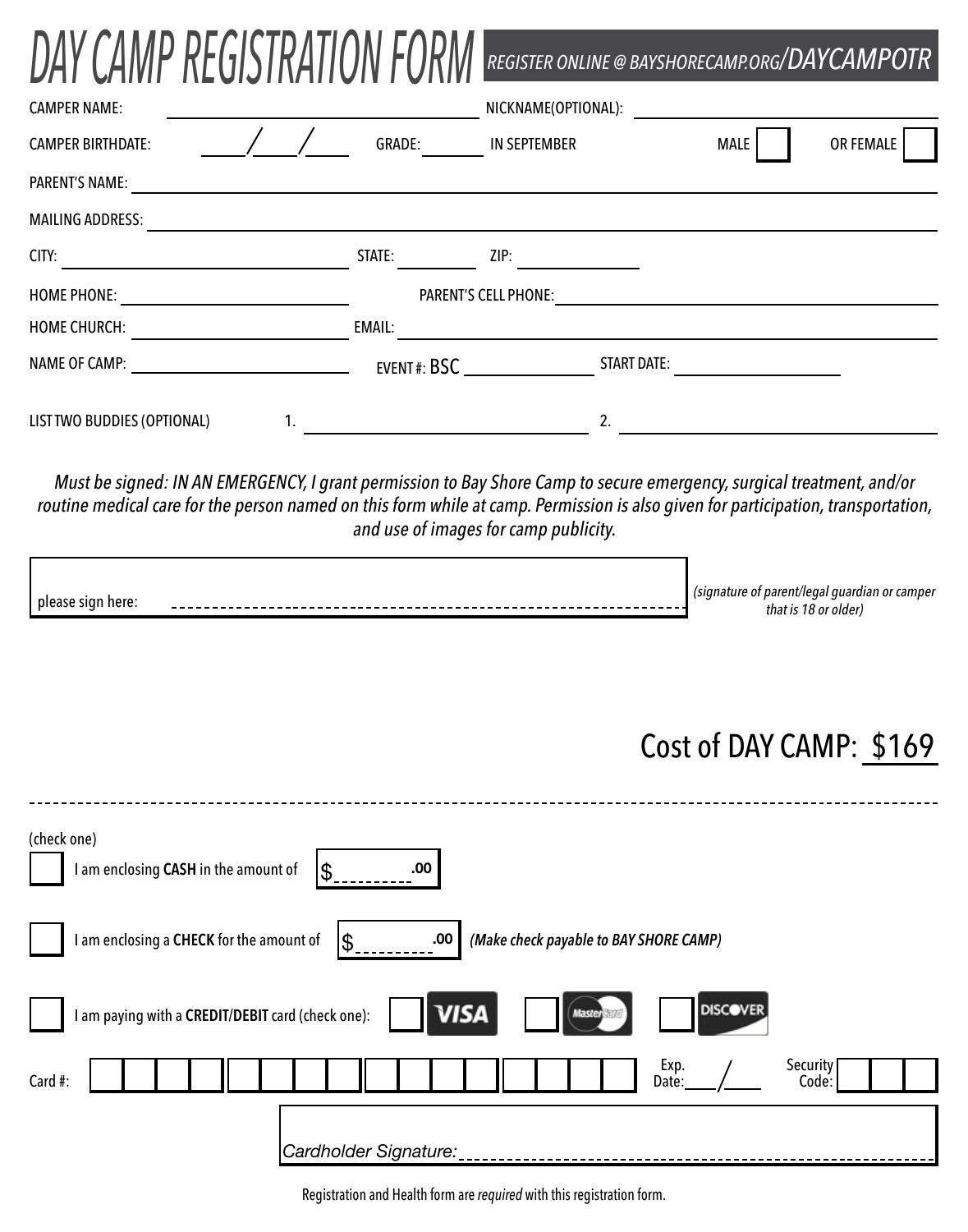## *HEALTH FORM REGISTER ONLINE @ BAYSHORECAMP.ORG/DAYCAMPOTR*

## **This form must be returned with registration**

|                                                                                                                                                  |             |                                    |                                           |                                             |                                                                                                                                                                                                                                |                                                                                              | This information is helpful in providing a safe and positive experience for your camper. No camper will be admitted without this form.                                                                                                                                                                         |       |                |                         |
|--------------------------------------------------------------------------------------------------------------------------------------------------|-------------|------------------------------------|-------------------------------------------|---------------------------------------------|--------------------------------------------------------------------------------------------------------------------------------------------------------------------------------------------------------------------------------|----------------------------------------------------------------------------------------------|----------------------------------------------------------------------------------------------------------------------------------------------------------------------------------------------------------------------------------------------------------------------------------------------------------------|-------|----------------|-------------------------|
|                                                                                                                                                  |             |                                    |                                           |                                             |                                                                                                                                                                                                                                |                                                                                              |                                                                                                                                                                                                                                                                                                                |       |                |                         |
|                                                                                                                                                  |             |                                    |                                           |                                             |                                                                                                                                                                                                                                |                                                                                              |                                                                                                                                                                                                                                                                                                                |       |                |                         |
|                                                                                                                                                  |             |                                    |                                           |                                             |                                                                                                                                                                                                                                |                                                                                              |                                                                                                                                                                                                                                                                                                                |       |                |                         |
|                                                                                                                                                  |             |                                    |                                           |                                             |                                                                                                                                                                                                                                |                                                                                              |                                                                                                                                                                                                                                                                                                                |       |                |                         |
| <b>Emergancy Contact (other than parent):</b>                                                                                                    |             |                                    |                                           |                                             |                                                                                                                                                                                                                                |                                                                                              |                                                                                                                                                                                                                                                                                                                |       |                |                         |
|                                                                                                                                                  |             |                                    |                                           |                                             | Phone: The contract of the contract of the contract of the contract of the contract of the contract of the contract of the contract of the contract of the contract of the contract of the contract of the contract of the con |                                                                                              |                                                                                                                                                                                                                                                                                                                |       |                | Insurance Company: 1997 |
| Allergies                                                                                                                                        |             | Yes  <br>To Medication? No         |                                           |                                             |                                                                                                                                                                                                                                | If yes, list: $\sqrt{ }$                                                                     |                                                                                                                                                                                                                                                                                                                |       |                |                         |
|                                                                                                                                                  |             | Environmental? No                  |                                           | Yes                                         |                                                                                                                                                                                                                                |                                                                                              |                                                                                                                                                                                                                                                                                                                |       |                |                         |
|                                                                                                                                                  |             |                                    | Certain foods? No                         | Yes                                         |                                                                                                                                                                                                                                |                                                                                              |                                                                                                                                                                                                                                                                                                                |       |                |                         |
| <b>Medications</b>                                                                                                                               |             |                                    |                                           |                                             |                                                                                                                                                                                                                                |                                                                                              | All medications (prescription and over the counter) must be given to the camp nurse at check-in for<br>dispensing at the designated times. (Exception- Talk to the nurse regarding inhalers and EPI pens.)<br>Medication must be sent in their original containers and labeled for this camper, because of the |       |                |                         |
| number of meds dispensed we are only able to give them at meals and bedtime unless it is critical they be at another time                        |             |                                    |                                           |                                             |                                                                                                                                                                                                                                |                                                                                              |                                                                                                                                                                                                                                                                                                                |       |                |                         |
| (such as Ritalin, Anti-Seizure, etc.) Campers are responsible for reporting to the nurse for meds at the appropriate times.<br><b>Medication</b> | <b>Dose</b> |                                    |                                           |                                             | Breakfast   Lunch   Supper   Bedtime                                                                                                                                                                                           |                                                                                              | Other   Only as needed                                                                                                                                                                                                                                                                                         |       | Reason for Med | Med here?               |
|                                                                                                                                                  |             |                                    |                                           |                                             |                                                                                                                                                                                                                                |                                                                                              |                                                                                                                                                                                                                                                                                                                |       |                |                         |
|                                                                                                                                                  |             |                                    |                                           |                                             |                                                                                                                                                                                                                                |                                                                                              |                                                                                                                                                                                                                                                                                                                |       |                |                         |
|                                                                                                                                                  |             |                                    |                                           |                                             |                                                                                                                                                                                                                                |                                                                                              |                                                                                                                                                                                                                                                                                                                |       |                |                         |
|                                                                                                                                                  |             |                                    |                                           |                                             |                                                                                                                                                                                                                                |                                                                                              |                                                                                                                                                                                                                                                                                                                |       |                |                         |
| <b>Inhalers</b>                                                                                                                                  |             |                                    |                                           |                                             |                                                                                                                                                                                                                                |                                                                                              |                                                                                                                                                                                                                                                                                                                |       |                |                         |
|                                                                                                                                                  |             |                                    |                                           |                                             |                                                                                                                                                                                                                                |                                                                                              |                                                                                                                                                                                                                                                                                                                |       |                |                         |
|                                                                                                                                                  |             |                                    |                                           |                                             |                                                                                                                                                                                                                                |                                                                                              |                                                                                                                                                                                                                                                                                                                |       |                |                         |
|                                                                                                                                                  |             |                                    |                                           |                                             |                                                                                                                                                                                                                                |                                                                                              | The camp nurse stocks the following medications. Please do not send additional amounts                                                                                                                                                                                                                         |       |                |                         |
| Acetaminophen (Tylenol)<br>Antacid                                                                                                               |             |                                    |                                           | <b>Calamine Lotion</b><br>Cough Suppressant |                                                                                                                                                                                                                                | Decongestant<br>Ibuprofen (Motrin)<br>Diphenhydramimne (Benadryl)<br>Imodium (Anti Diarrhea) |                                                                                                                                                                                                                                                                                                                |       |                |                         |
| <b>Antibiotic Cream</b>                                                                                                                          |             |                                    |                                           | <b>Hydrocortisone Cream</b>                 |                                                                                                                                                                                                                                |                                                                                              |                                                                                                                                                                                                                                                                                                                |       |                |                         |
| (check one) It is OK to give my child these meds if indicated per standard camp treatments                                                       |             |                                    |                                           |                                             |                                                                                                                                                                                                                                |                                                                                              |                                                                                                                                                                                                                                                                                                                |       |                |                         |
|                                                                                                                                                  |             | It is OK to use these meds except: |                                           |                                             |                                                                                                                                                                                                                                |                                                                                              |                                                                                                                                                                                                                                                                                                                |       |                |                         |
|                                                                                                                                                  |             |                                    |                                           |                                             |                                                                                                                                                                                                                                |                                                                                              | Routine Care: I grant permission for the Bay Shore Health Official to give my child first aid and                                                                                                                                                                                                              |       |                |                         |
|                                                                                                                                                  |             |                                    |                                           |                                             |                                                                                                                                                                                                                                |                                                                                              | treat illnesses in accordance with the camp's standard care procedures.                                                                                                                                                                                                                                        |       |                |                         |
|                                                                                                                                                  |             |                                    |                                           |                                             |                                                                                                                                                                                                                                |                                                                                              | In an Emergency: I grant permission to Bay Shore Camp to secure emergency medical/surgical                                                                                                                                                                                                                     |       |                |                         |
|                                                                                                                                                  |             |                                    |                                           |                                             |                                                                                                                                                                                                                                |                                                                                              | treatment if necessary for the camper named on this form while at camp. I<br>understand the camp will make every possible effort to contact me prior to                                                                                                                                                        |       |                |                         |
|                                                                                                                                                  |             |                                    |                                           |                                             |                                                                                                                                                                                                                                |                                                                                              | emergency treatment. In the event I am unavailable, emergency treatment will                                                                                                                                                                                                                                   |       |                |                         |
|                                                                                                                                                  |             |                                    | not be withheld or delayed to contact me. |                                             |                                                                                                                                                                                                                                |                                                                                              |                                                                                                                                                                                                                                                                                                                |       |                |                         |
|                                                                                                                                                  |             |                                    |                                           |                                             | and I grant permission for my child to participate.                                                                                                                                                                            |                                                                                              | Assumption of Risks: Having read the camp description, I understand there are risks inherent to<br>camping activities (outdoor activities, sports, aquatics, transportation, etc.)                                                                                                                             |       |                |                         |
| Parent/Guardian Signature:                                                                                                                       |             |                                    |                                           |                                             |                                                                                                                                                                                                                                |                                                                                              |                                                                                                                                                                                                                                                                                                                | Date: |                |                         |